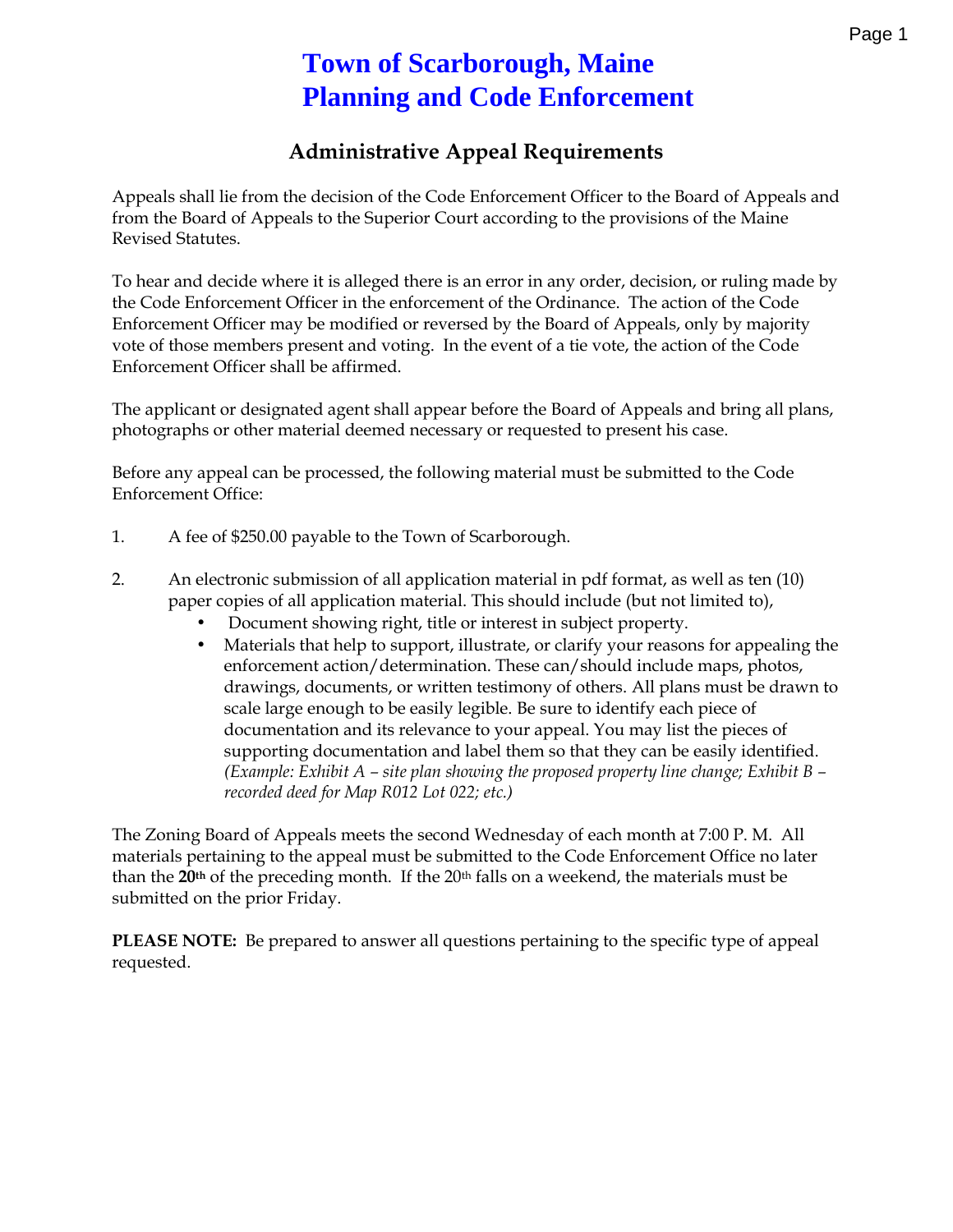## Application for Adminipspte antive

| Mailing Add <u>ress:</u>                                                          |                                           |  |
|-----------------------------------------------------------------------------------|-------------------------------------------|--|
|                                                                                   |                                           |  |
|                                                                                   |                                           |  |
| Nature of Right, title or interest in subject property:__________________________ |                                           |  |
| Assessors Maplu8mbet:_____________________________                                | Zoning District                           |  |
| Is the property located in a Shoreland Zone?                                      | $Yes_{---}$ $No_{---}$                    |  |
| Is the property located in a Flood Zone?                                          | $Yes$ <sub>____</sub>   $No$ ___ <b>_</b> |  |

| (if other than property owner) |  |
|--------------------------------|--|
|                                |  |
|                                |  |
|                                |  |

 $Data$  Date Notice of Violra Determination  $\frac{1}{2}$ 

1) Please indicate the nature of the violatiobent corrom Croadteio Entificate you unt are appealing, as described in the Notice of Violation or determinati the Code Enforcement Office, followed by your reasons why you belie or determination is in error: Nature of tyonal and determination